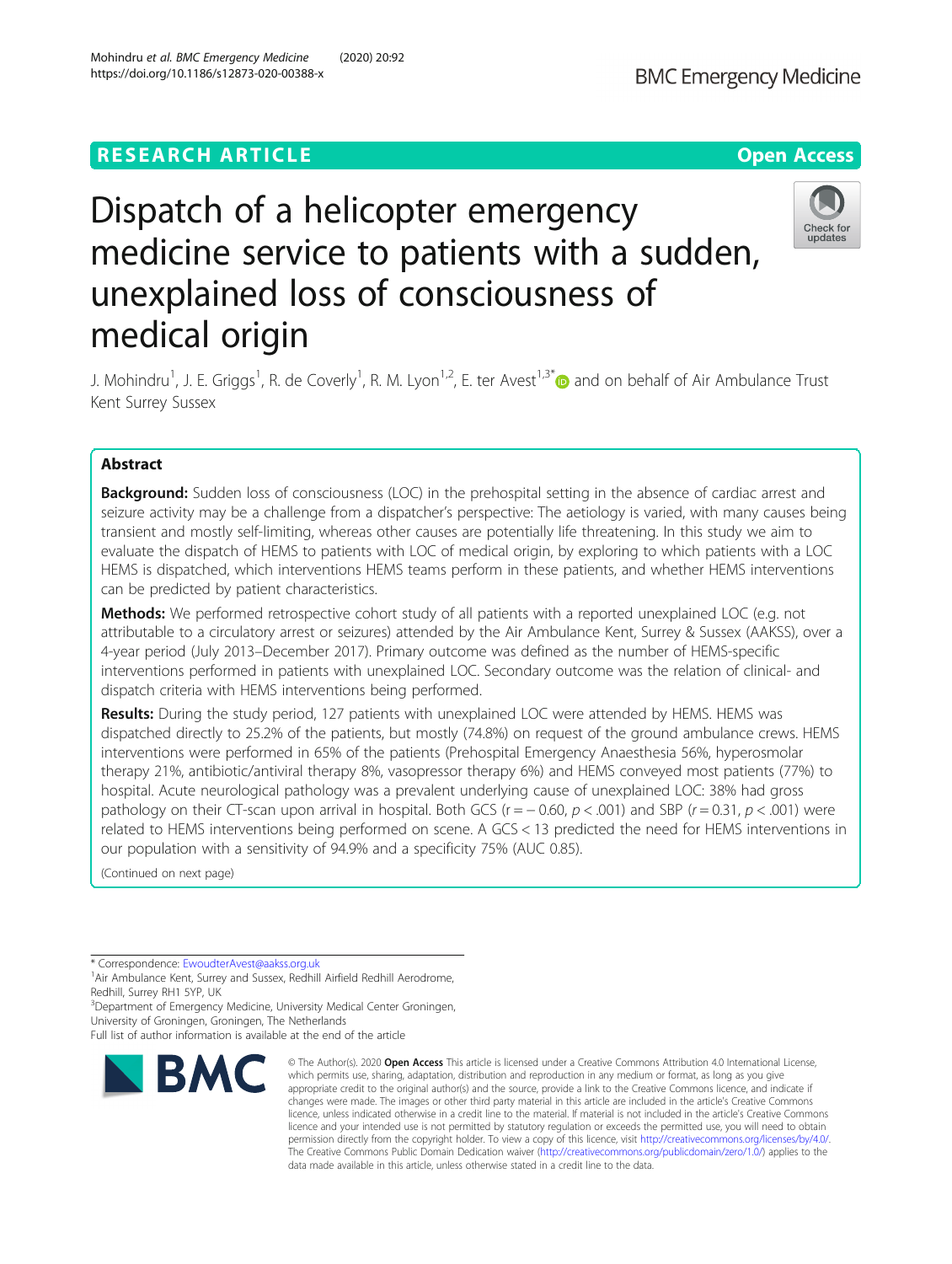## (Continued from previous page)

**Conclusion:** HEMS dispatchers and ambulance personnel are able to identify a cohort of patients with unexplained LOC of medical origin who suffer from potentially life threatening (mainly neurological) pathology, in whom HEMS specific intervention are frequently required. Presenting GCS can be used to inform the triage process of patients with LOC at an early stage.

Keywords: Loss of consciousness, Dispatch, Helicopter emergency medical service

## Background

Up to 50% of the general population will experience an episode of transient loss of consciousness (LOC) of medical origin at some point during their life  $[1, 2]$  $[1, 2]$  $[1, 2]$  $[1, 2]$ . The aetiology of LOC is varied, with some causes being transient and mostly self-limiting (such as reflex syncope or orthostatic hypotension), whereas other causes, such as intracranial bleeds or cardiac arrest, are potentially life threatening, and require extensive medical treatment [\[3](#page-7-0), [4\]](#page-7-0).

Emergency medical services (EMS) frequently attend patients with a sudden LOC [[5,](#page-7-0) [6](#page-7-0)]. Cardiac arrest and seizures are amongst the most prevalent causes of LOC attended by EMS, and emergency medical dispatchers in most EMS systems have an established pathway during the 112/999 call to discern if one of these conditions is present. Determining other causes of LOC is more of a challenge, and often requires examination of the patient by ground ambulance crews [\[7](#page-7-0), [8\]](#page-7-0).

Critical care teams such as Helicopter Emergency Medical Services (HEMS) can be tasked to patients with an unexplained LOC [\[8\]](#page-7-0), either directly or on request of the crews. HEMS is potentially able to deliver specific advanced interventions to address the cause of the LOC and to support vital medical interventions, ground ambulance clinicians are unable to provide. Further, HEMS involvement has been shown to shorten scene times for critically ill patients [[9](#page-7-0)], and expedite transport times to hospital. A recent study demonstrated that expedited transport by HEMS may save lives in rural areas for non-trauma patients [\[10](#page-7-0)]. Further, clinical decision making skills of HES teams may contribute to better referral, reducing the risk of subsequent interfacility transport (and resultant delays in final treatment) [[11\]](#page-7-0). However, HEMS is a scarce resource, and cannot respond to all patients with LOC. Appropriate triage of patients with LOC by dispatchers and ambulance crews is therefore of utmost importance.

In this study we aim to evaluate the dispatch of HEMS to patients with LOC of medical origin, by exploring to which patients with a LOC HEMS is dispatched, which interventions HEMS teams perform in these patients, and whether HEMS interventions can be predicted by patient characteristics.

## Methods

## Study setting and design

A retrospective study was performed of all patients with a LOC who were attended by the Air Ambulance Kent, Surrey & Sussex (AAKSS) between 2 July 2013 and 19 December 2017. AAKSS is a HEMS covering three counties in the southeast of England with a resident population of 4.5 million and transient population of up to 8 million. Two doctor-paramedic teams respond in either a helicopter or response car from one base. The service attends approximately 2000 patients per year. Most patients attended to by the HEMS service are first seen by a ground ambulance crew and/or a critical care paramedic. Ground ambulances in the HEMS catchment area are staffed by paramedics and/or emergency technicians.

The AAKSS HEMS team (consisting of two pilots, a paramedic and a doctor) is dispatched by a dedicated AAKSS dispatcher who is present in the South East Coast Ambulance Service Trust (SECAmb) Emergency Operation Center (EOC) and continuously screens incoming emergency calls. HEMS dispatchers screen all the incoming calls on the CAD system of the ambulance service (SeCamb). Secamb uses NHS pathways, which is a well-structured, evidence based system that uses symptom descriptions to guide call handlers along robust clinical decision trees. As the Emergency Operations Centre (EOC) handles more than one million calls every year, HEMS dispatchers are particularly focused on calls with a predicted cat 1 or 2 dispatch of the ambulance service (absent-or abnormal breathing, or unconscious) based on the nature of call (NoC) screening prior to full triage.

AAKSS dispatchers have a background of ambulance dispatch, with extensive experience of working in the ambulance control room. They are aided by a bespoke tasking algorithm, devised by the AAKSS management team (Supplemental file [1\)](#page-7-0) [[12\]](#page-7-0). Whilst listening to the incoming emergency call, dispatchers aim to rapidly identify either one (from Grade 1 criteria list) or two (from Grade 2 criteria list) dispatch criteria. If these are positively identified, HEMS is dispatched immediately. Furthermore, HEMS can be dispatched on request of the critical care desk (CCD) (Grade 3) or on request of the crews on scene with the patient (Grade 4).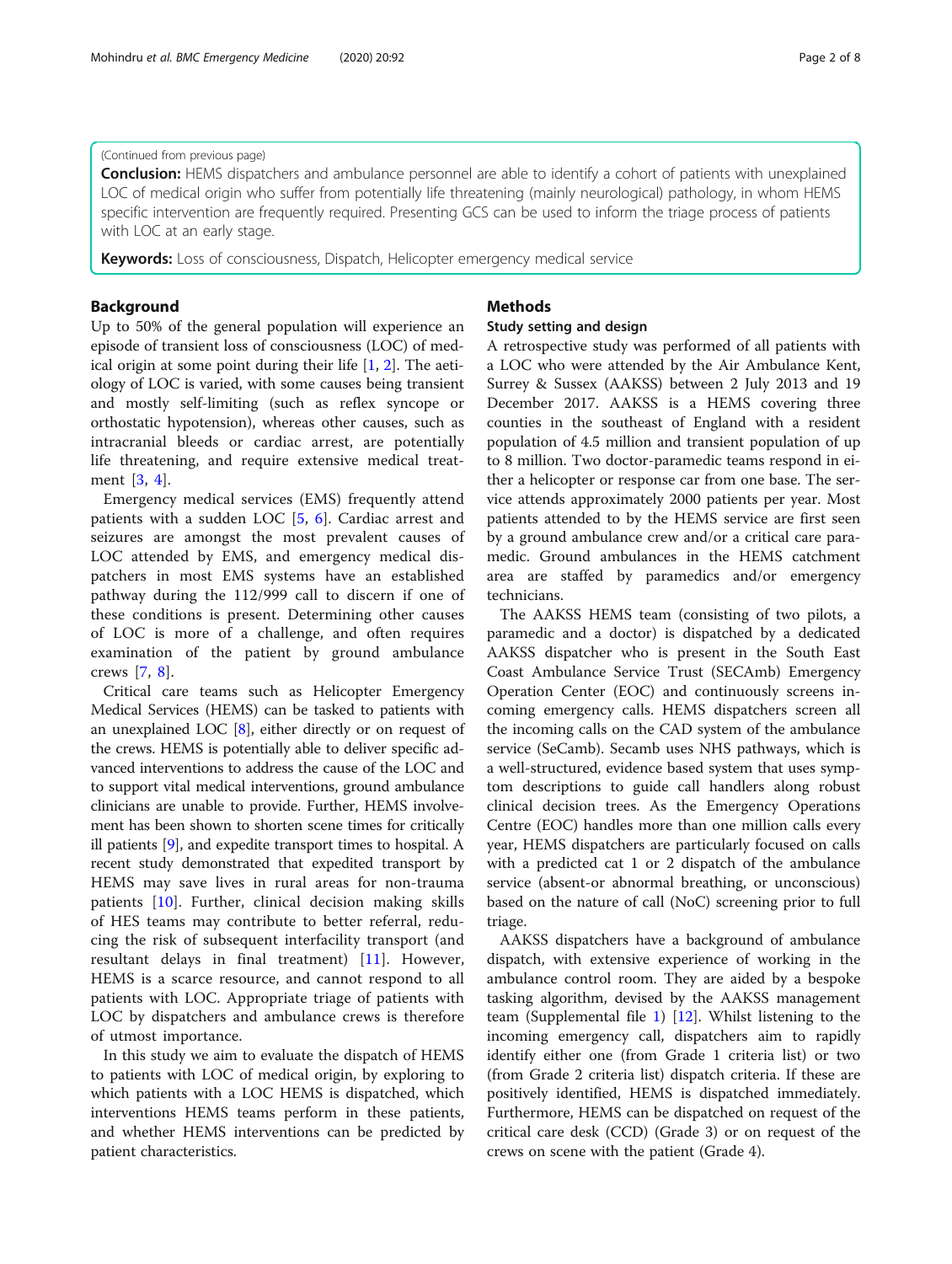#### Study population

Patients were eligible for participation in the study if they had sustained a sudden drop in postural tone (collapse) with a LOC that was *not* attributable to a circulatory arrest or seizures according to the attending HEMS team at the time of presentation. LOC classification was documented as a mandatory entry in the bespoke electronic patient clinical record system which AAKSS uses (HEMSbase 2.0, Medic One Systems Ltd., UK). Classifications were reviewed by one of the investigators (JM) and compared against clinical information (including any available post mortem reports and follow-up notes) available in HEMSbase. In case of disagreement with the classification as given by the treating physician, the case was discussed with a second reviewer in order to establish final classification.

## Data collection

The following data were retrieved from the HEMSbase electronic patient record: patient identification number, timings (112/999 time, dispatch time, 112/999-hospital time), history, patient characteristics (age, gender), injuries, clinical findings (including (suspicion of) intoxication based on history and exam, first recorded HR, SBP, reactivity of pupils, GCS (including individual components), 12-lead ECG findings, interventions provided by ground ambulance- and HEMS crews, drugs administered, patient disposition (type of hospital), mode of transport, and (when performed/available) CT scan results. Computer aided dispatch (CAD) data were reviewed for all cases by one of the investigators (RdC), and compared to dispatch grades as noted in HEMSbase.

Interventions were subdivided into HEMS-specific and non-specific (other) interventions. For the purpose of the study, HEMS-specific interventions were defined as interventions that could only be provided by the HEMS crews such as Prehospital Emergency Anaesthesia (PHEA), administration of prothrombin complex concentrate (PCC, beriplex®), administration of intravenous (IV) antibiotics and/or antiviral drugs, hypertonic saline or IV vasopressors. Non-HEMS interventions recorded were placement of a supraglottic airway, IV/IO access, and administration of analgesics, anti-emetics, atropine, dextrose, or naloxone.

## Outcome measures

## Primary outcome measure

HEMS-specific interventions performed in patients with unexplained LOC.

#### Secondary outcome measure

Clinical- and dispatch criteria related to HEMS interventions being performed.

## Ethics

This project met the National Research Ethics Service (NRES) definition of service evaluation audit (NRES, 2009) and therefore did not require ethical approval.

## Patient and public involvement

Patients and public were not involved in the design and conduct of the present study.

## Statistical analysis

Descriptive statistics are given as mean (SD) or median [IQR]. Comparisons across groups were made using Fisher's exact test, Mann-Whitney U test and Student's t-test, where appropriate. When three or more groups were present, nominal data were compared using Kruskall-Wallis test. Univariate correlation analysis with calculation of Spearman correlation coefficients was performed to evaluate the association of clinical- and treatment factors with the need for HEMS interventions on scene. Multivariable regression analysis including factors with a significant correlation (and an  $r > 0.2$ ) was performed to determine which factors were independently related to HEMS interventions on scene. ROC analysis with calculation of AUC was performed to compare the diagnostic accuracy of different (combinations) of clinical variables to predict HEMS interventions in patients with a LOC. Missing values are reported in the results section of the manuscript according to the STROBE guideline  $[13]$  $[13]$  $[13]$  A p-value < 0.05 was regarded as statistically significant. All statistical analyses were conducted using SPSS 26.0 for Mac statistical package.

## Results

#### Study population

During the study period HEMS was dispatched to 888 non-trauma patients. Of these, 130 had no LOC. Of the 758 patients with LOC, cardiac arrest  $(n = 516)$  or seizures ( $n = 106$ ) were identified as the cause of LOC at the moment of dispatch, and 136 patients with unexplained LOC. After chart review, 7 patients did have a traumatic event resulting in their collapse, 1 patient was an interfacility transfer, and 1 patient was attended after an auto-dispatch by the crew (Fig. [1\)](#page-3-0). Further results refer to the remaining 127 patients.

## HEMS dispatch

HEMS was dispatched directly to 29 patients, either without ( $n = 6$ ) or after ( $n = 23$ ) interrogation by a HEMS dispatcher. Ninety-eight (74.8%) the of dispatches were on request of the ground ambulance crews (either direct requests or via the CCD). Based on the information provided by the 999-call takers in the CAD system, only in one of these 98 incidents the clinical picture could have triggered a direct dispatch. The remaining incidents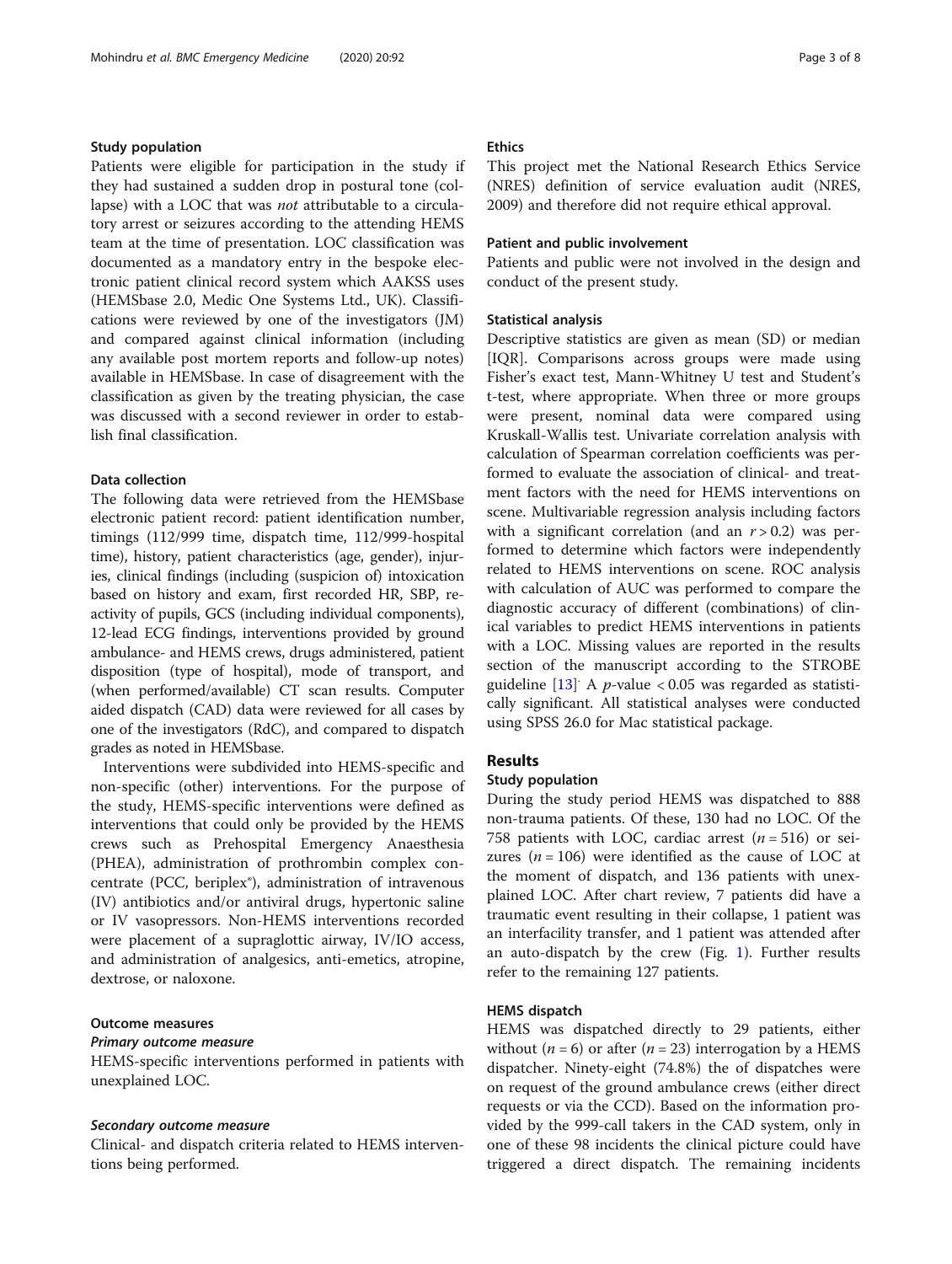

<span id="page-3-0"></span>

were mainly described as "stroke", "hypoglycaemia" or "general collapse". As expected, the mean time from 112/999 call to arrival of the HEMS crew on scene was longer for crew requests compared to direct dispatch (14 [8–19] vs 39 [35–44] min,  $p < .001$ ) (Table 1).

Table [2](#page-4-0) shows the patient characteristics of patients with unexplained LOC attended by HEMS stratified by type of dispatch. Mean age was 54 (17) years and the majority of the patients (60.8%) were male. 37 patients (31%) had profound hypertension on presentation, whereas hypotension was less frequently present  $(n = 3,$ 2.3%). GCS was still reduced in 106 (82%) of the patients upon arrival of HEMS, and 35 had one or two

Table 1 Dispatch criteria

|               |                  | N (%)     | 999-scene time (min) | p      |
|---------------|------------------|-----------|----------------------|--------|
| Dispatch type |                  |           |                      |        |
| Direct        | Cat <sub>1</sub> | 6(4.6)    | 5(3)                 | < 0.01 |
|               | Cat 2            | 23 (17.6) | 16 (14)              |        |
| Request       | Cat 3            | 33 (25.2) | 39 (18)              |        |
|               | Cat 4            | 65 (49.6) | 40 (23)              |        |
| Dispatch day  | Weekday          | 95 (74.8) | 32 (21)              | .38    |
|               | Weekend          | 32 (25.2) | 38 (28)              |        |

Table 1. Displayed are mean (SD) 999-scene times. Cat 1; direct dispatch based on one grade 1 criterium; Cat 2, direct dispatch based on two grade 2 criteria; Cat 3, dispatch on request of critical care desk; Cat 4, dispatch on request of ambulance crew on scene.

unresponsive pupils. Dysrhythmia's and/or conduction abnormalities were found in 11 patients. In only a minority (11.0%) of the patients, intoxication was thought to play a role in the collapse as noted by the HEMS team.

### HEMS treatments

Table [3](#page-5-0) shows the interventions performed on scene by ground ambulance and HEMS personnel. 119 patients (92%) had one or more non-HEMS interventions being performed on scene, whereas HEMS interventions were performed in 84 (65%) patients. PHEA was most often performed ( $n = 73, 56\%$ ) followed by the administration of hypertonic saline  $(n = 27, 21%)$ , antibiotics/antiviral medication ( $n = 11$ , 8%) and vasopressor therapy ( $n = 8$ , 6%).

## Dispatch- and patient characteristics in relation to HEMS interventions and patient disposition

When HEMS was sent directly (Grade 1,  $n = 6$ ), no patients received an RSI and only one patient was conveyed to hospital. When HEMS was sent after interrogation by a HEMS dispatcher (Grade 2,  $n = 23$ ), 16 patients were conveyed, and 13 received an RSI. When a crew request (either direct or via the CCD) triggered a HEMS response, (Grades 3 or 4,  $n = 98$ ), 84 patients were conveyed, and 60 patients received an PHEA. Hyperosmolar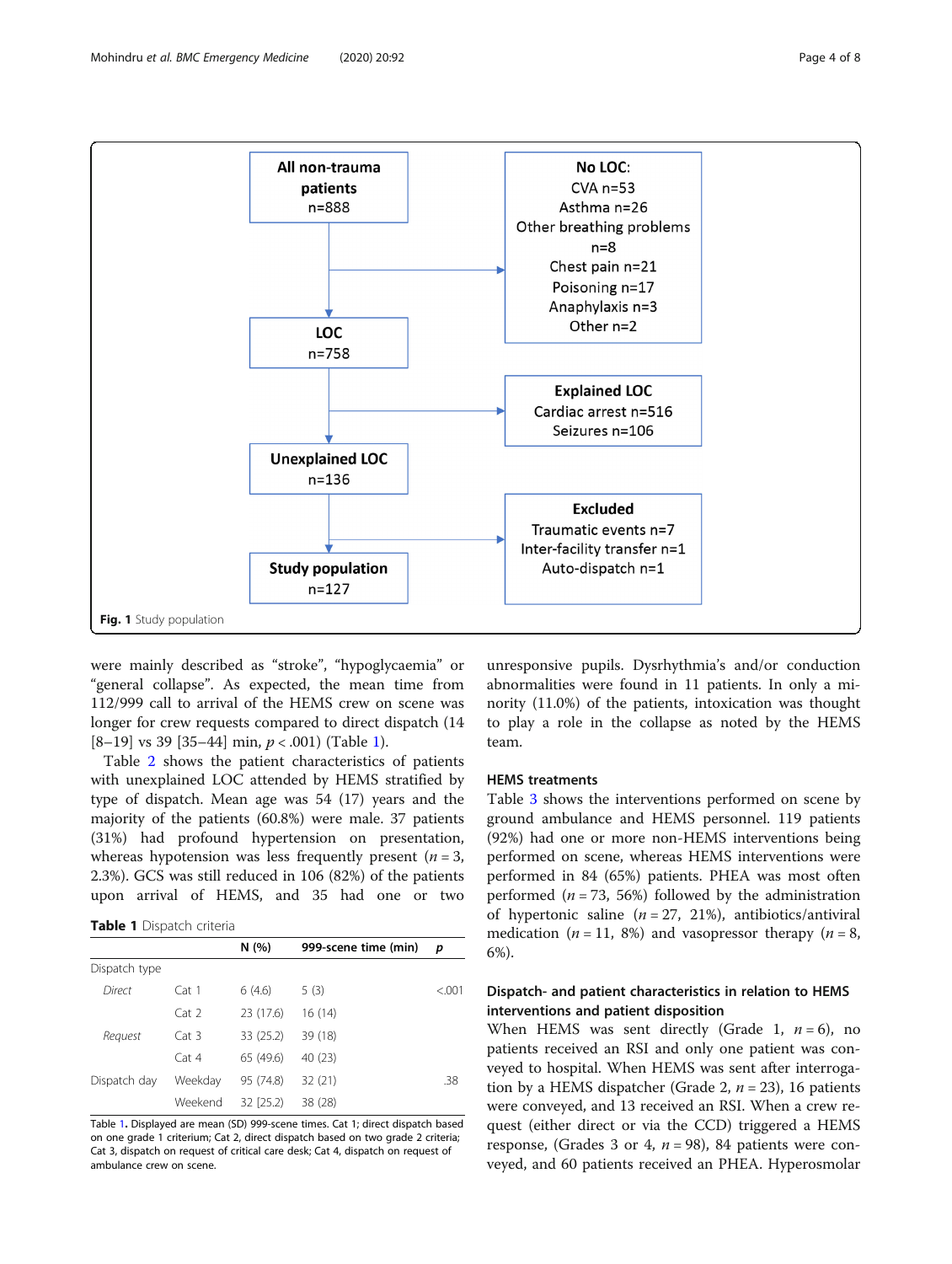<span id="page-4-0"></span>

| Table 2 Patient characteristics of patients with a unexplained LOC attended by HEMS stratified by type of dispatch |  |  |
|--------------------------------------------------------------------------------------------------------------------|--|--|
|                                                                                                                    |  |  |

|                                         | Whole group $(n = 127)$ | Direct dispatch $(n = 29)$ | Request dispatch $(n = 98)$ | $\boldsymbol{p}$ |
|-----------------------------------------|-------------------------|----------------------------|-----------------------------|------------------|
| Age (years)                             | 54 (17)                 | 56 (18)                    | 53 (16)                     | .49              |
| Male (%)                                | 60.8                    | 69.0                       | 58.4                        | .39              |
| Witnessed                               | 69 [52.7%]              | 19 [65.5%]                 | 50 [51.0%]                  | .14              |
| First HR (bpm)                          | 86 (24)                 | 82 (22)                    | 87 (26)                     | .48              |
| First SBP (mmHg)                        | 149 (36)                | 149 (33)                   | 148 (36)                    | .95              |
| < 90                                    | 3 [2.3%]                | $1 [3.4\%]$                | 2 [2.0%]                    | .93              |
| $90 - 160$                              | 85 [66.1%]              | 20 [68.9%]                 | 65 [66.3%]                  |                  |
| >160                                    | 37 [29.9%]              | 7 [24.1%]                  | 30 [30.6%]                  |                  |
| missing                                 | 2 [1.6%]                | 1 [3.4%]                   | 1 [1.0%]                    |                  |
| First GCS                               | $7[4-14]$               | $10[4-14]$                 | $7[4-13]$                   | .15              |
| $14 - 15$                               | 34 [26%]                | 13 [44.8%]                 | 21 [21.4%]                  | .095             |
| $8 - 13$                                | 26 [19.8%]              | 3 [10.3%]                  | 23 [23.5%]                  |                  |
| $3 - 8$                                 | 65 [51.1%]              | 13 [44.5%]                 | 52 [53.1%]                  |                  |
| missing                                 | 2 [1.5%]                |                            | 2 [1.5%]                    |                  |
| Pupils                                  |                         |                            |                             |                  |
| Reactive (n)                            | 92                      | 23                         | 69                          | .46              |
| Unreactive (n)                          | 35                      | 6                          | 29                          |                  |
| ECG                                     |                         |                            |                             |                  |
| Dysrhythmia (n)                         | 11                      | $\mathbf 0$                | 11                          | .067             |
| Other abnormalities (n) <sup>a</sup>    | $\overline{7}$          | $\mathbf{1}$               | 6                           | .69              |
| Intoxication w alcohol and/or drugs (n) | 14                      | 1                          | 13                          | .19              |
| Hypoglycaemia (n)                       | 3                       | $\mathbf 0$                | 3                           | .07              |

Table 2. Displayed are mean (SD) for continuous and median [IQR] for ordinal; variables. HR Heart rate, SBP Systolic blood pressure, GCS Glasgow Coma Scale. <sup>a</sup>Other ECG abnormalities: anterior T wave inversion 1; STEMI 1; ST depression 1; LBBB 1, LV strain 1; VES 2.

therapy (Hypertonic saline 5%) and antibiotic/antiviral drugs were only administered in the dispatch- afterrequest group.

Univariate correlation analysis revealed that GCS  $(r =$ − 0.6,  $p$  < .001) and SBP ( $r$  = 0.31,  $p$  < .001) both showed an association with HEMS interventions being performed on scene. In multivariate analysis, GCS and initial SBP were independent predictors of the need for HEMS interventions. ROC analysis with various cut-off values for SBP and GCS revealed that the highest AUC was obtained for GCS < 13 (AUC 0.85, sensitivity 94.9%, specificity 75%). Addition of SBP  $(GCS < 13$  and/or SBP > 160mmHG) did not improve the AUC (0.84, sensitivity 97.5%, specificity 70.5%). Of the patients who had an initial GCS ≥13 ( $n = 40$ ), 2 required an RSI in their clinical course, and 2 received antibiotics for suspected meningitis, whereas 27 patients with a GCS < 13 did not require any HEMS interventions.

Most patients seen by HEMS with unexplained LOC were triaged to a major trauma centre with neurosurgical facilities and were escorted by HEMS either by road (ground escort - GE) or by helicopter (carry), Table [4](#page-5-0). The average time from 112/999 call to arrival in hospital was 130 (34) minutes. Patients seen after a crew request showed a trend towards slightly longer 999 to hospital time. In 49 patients (39% of all patients) a CT-scan made shortly after admission revealed gross pathology explaining the LOC. Most frequent findings were subarachnoid  $(n = 25)$ , and intra-parenchymal-  $(n = 21)$  haemorrhages. Traumatic findings (likely as a result of the collapse) were reported for two patients (1 epidural haematoma, 1 cerebral contusion and skull fracture).

## **Discussion**

In this study, we report that HEMS dispatchers in collaboration with ambulance personnel are able to select a subset of patients with unexplained LOC with a high prevalence of acute neurological pathology, who might benefit from HEMS specific interventions such as prehospital RSI, vasopressor therapy and early antibiotic administration. Presenting GCS can be used to inform this selection process at an early stage. This are new findings, as we are not aware of any previous studies that have been published about HEMS dispatch to non-trauma (neuro) cases.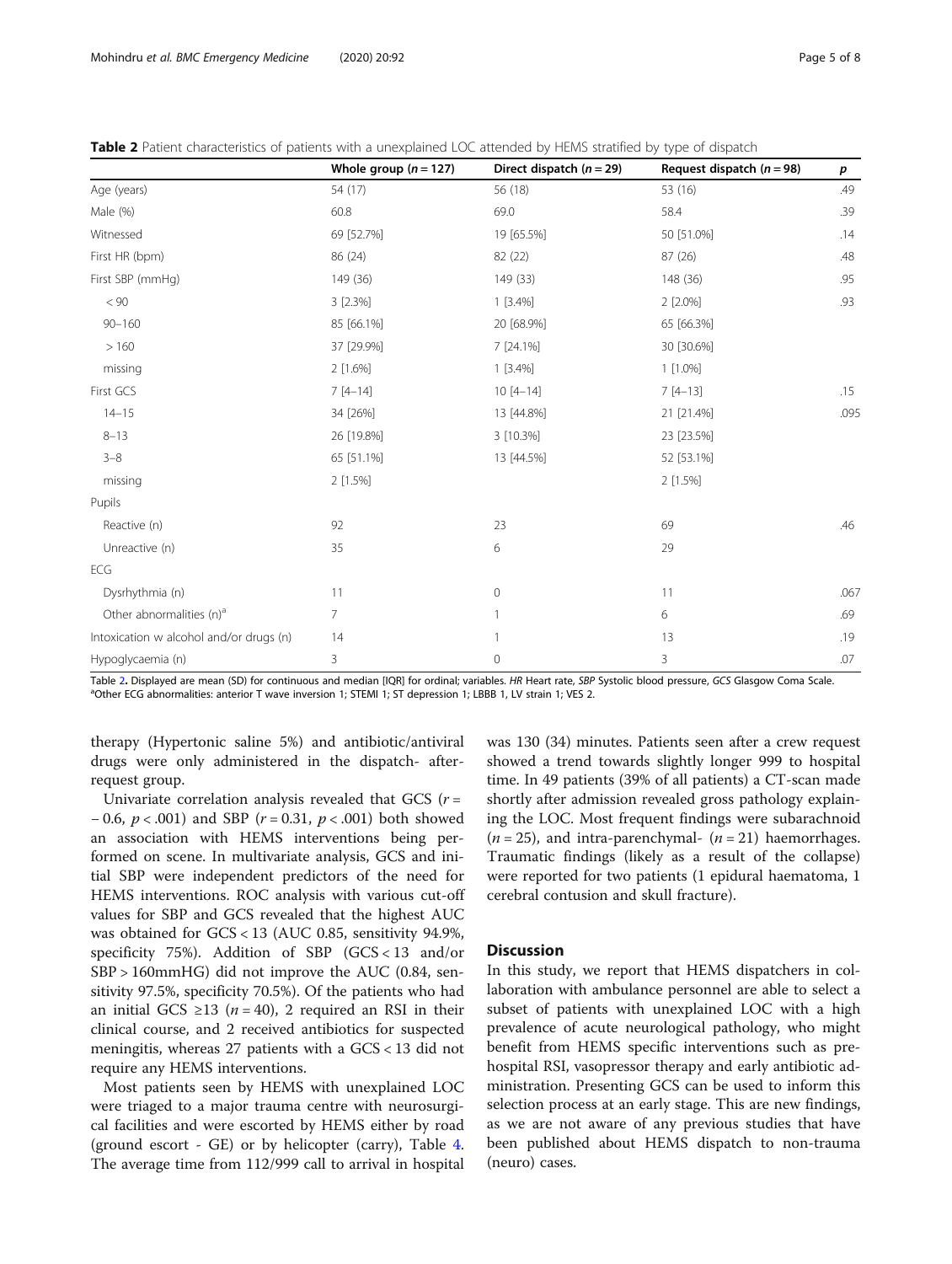<span id="page-5-0"></span>

| <b>Table 3</b> Interventions provided by ground ambulance crew (non-HEMS interventions) and HEMS on scene in patients with |  |  |
|----------------------------------------------------------------------------------------------------------------------------|--|--|
| unexplained LOC attended by HEMS                                                                                           |  |  |

|                               | Whole group $(n = 127)$ | Direct dispatch $(n = 29)$ | Request dispatch $(n = 98)$ | p    |
|-------------------------------|-------------------------|----------------------------|-----------------------------|------|
| <b>Non-HEMS interventions</b> |                         |                            |                             |      |
| Antiemetics                   | 24                      | 3                          | 21                          | .28  |
| Analgesia <sup>a</sup>        | 21                      | 3                          | 17                          | .41  |
| Atropine                      |                         | $\circ$                    | $\mathbf{1}$                | .99  |
| Dextrose 10%                  | 3                       | $\Omega$                   | 3                           | .59  |
| Naloxone                      | 7                       | $\mathbf{1}$               | 6                           | .69  |
| Supraglottic airway device    | $\overline{4}$          | 0                          | $\overline{4}$              | .57  |
| ${\sf IV}$                    | 145                     | 22                         | 123                         | .016 |
| IO                            | 4 (HH)<br>$5$ (Tib)     | 3(HH)<br>$1$ (Tib)         | 1(HH)<br>$4$ (Tib)          | .21  |
| <b>HEMS</b> interventions     |                         |                            |                             |      |
| PHEA                          | 73                      | 13                         | 60                          | .088 |
| Indication for PHEA           |                         |                            |                             |      |
| Reduced GCS (n)               | 55                      | 12                         | 43                          | .29  |
| Airway                        | 10                      | $\mathsf{O}\xspace$        | 10                          |      |
| Compromise (n)                |                         |                            |                             |      |
| Unmanageable (n)              | $\overline{7}$          | $\mathbf{1}$               | 6                           |      |
| Resp failure (n)              |                         | $\mathsf{O}\xspace$        | $\mathbf{1}$                |      |
| RSI regime:                   |                         |                            |                             |      |
| $3 - 2 - 1^{b}$               | 59                      | 8                          | 46                          | 1.00 |
| $1 - 1 - 1^c$                 | 10                      | $\mathsf{O}\xspace$        | 10                          |      |
| Other                         | 6                       | $\overline{2}$             | $\overline{4}$              |      |
| Anticoagulant reversal        |                         | $\circ$                    | $\mathbf{1}$                | .99  |
| Vasopressor therapy           | 8                       | 1                          | $\overline{7}$              | .68  |
| Antibiotics/ acyclovir        | 11                      | $\mathsf{O}\xspace$        | 11                          | .067 |
| Hypertonic saline             | 27                      | $\circ$                    | 27                          | .007 |

Table 3. Displayed are numbers [%]. IV Intravenous, IOI Intraosseous, PHEA Prehospital Emergency Anesthesia, LOC Loss of consciousness, HH Humeral head, Tib Tibia,. <sup>a</sup> Analgesia: fentanyl (n = 2), Morphine (n = 2), Ketamine (n = 3), and paracetamol (n = 14). <sup>b</sup> Fentanyl 3 mcg/kg, Ketamine 2 mg/kg and Rocuronium 1 mg/kg. c Fentanyl 1 mcg/kg, Ketamine 1 mg/kg and Rocuronium 1 mg/kg HR.

|  |  | Table 4 Patient disposition and outcome of patients attended by HEMS with unexplained LOC |
|--|--|-------------------------------------------------------------------------------------------|
|--|--|-------------------------------------------------------------------------------------------|

|                              | Whole group $(n = 127)$ | Direct dispatch $(n = 29)$ | Crew request $(n = 98)$ | p    |
|------------------------------|-------------------------|----------------------------|-------------------------|------|
| Transport                    |                         |                            |                         |      |
| GA                           | 29                      | 13                         | 16                      | .002 |
| GE                           | 56                      | 11                         | 45                      |      |
| Aircraft carry               | 42                      | 5                          | 37                      |      |
| Disposition                  |                         |                            |                         |      |
| TU                           | 43                      | 14                         | 29                      | .044 |
| <b>MTC</b>                   | 84                      | 15                         | 69                      |      |
| Time to hospital             | 130 (34)                | 118(32)                    | 133 (34)                | .095 |
| CT-head (n)                  |                         |                            |                         |      |
| Positive                     | 49                      | 10                         | 39                      | .90  |
| Negative                     | 28                      | 7                          | 21                      |      |
| Not performed or unavailable | 53                      | 12                         | 38                      |      |

Table 4. Displayed are numbers (n) and mean (SD) 999-hospital times. GA Ground assist, GE Ground escort, TU Trauma unit, MTC Major trauma centre.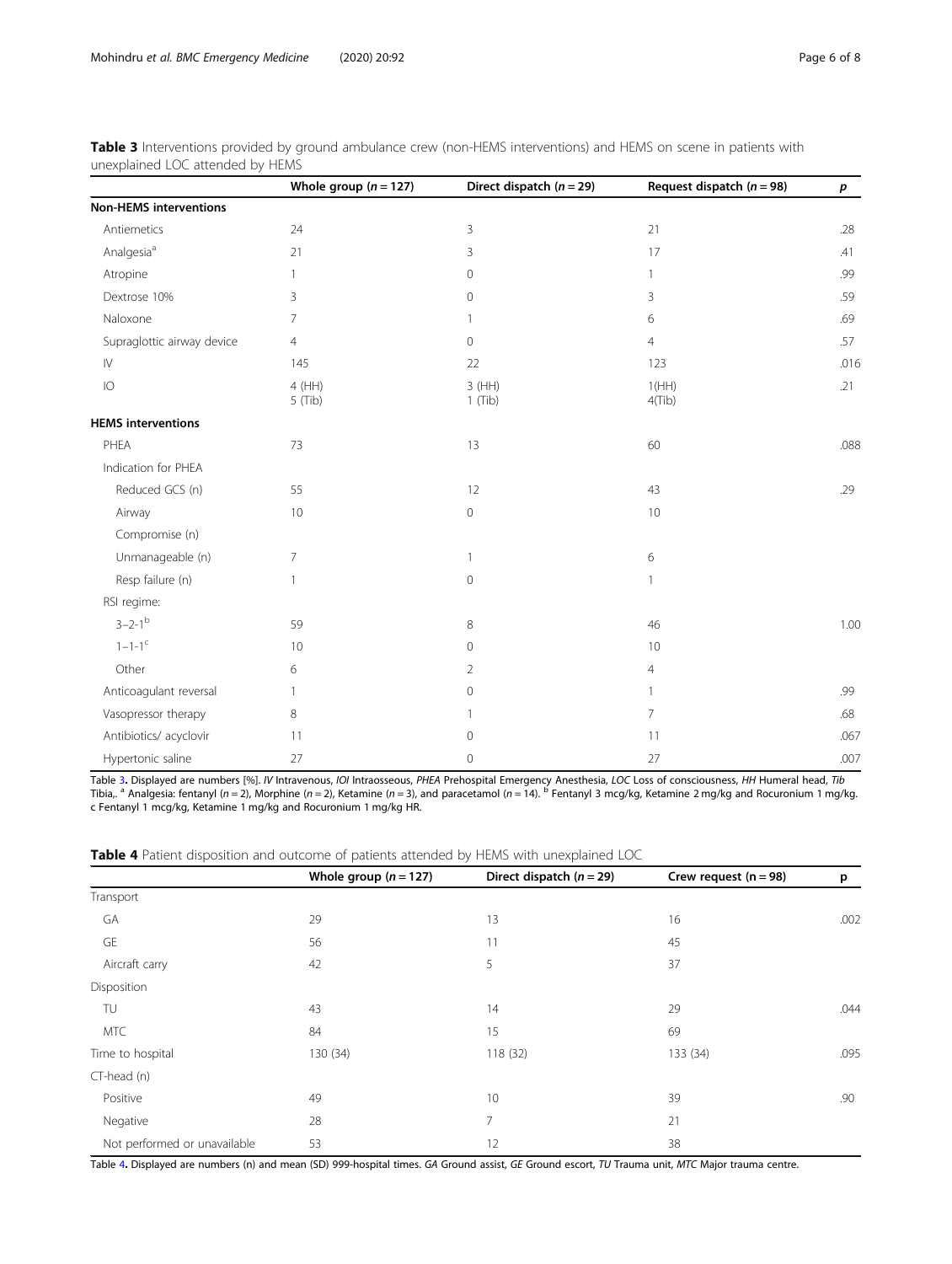Many patients in this study suffered from acute neurological pathology, in particular spontaneous intracranial bleeds. These patients are best served by early prevention of hypoxia, hypercarbia and hypotension, in order to preserve cerebral perfusion and prevent secondary brain injury [[14](#page-7-0)]. Prevention of hypertension, with the risk of intracranial haematoma expansion and/or rebleeding, is of equal importance. HEMS teams have knowledge and skills beyond standard ground ambulance crews to treat these patients. Furthermore, HEMS may provide a mode of expedited transport to a neurosurgical facility. Previous studies on patients suffering from aneurysmal subarachnoid haemorrhage highlight the potential 'time-saving' nature of such a helicopter transport to a tertiary centre [[15](#page-7-0)]. Finally, the presence of a critical care team may add value by senior decision making, not only regarding treatment, but also regarding mode of transport and ultimate disposition.

In our study, HEMS-specific interventions were performed in 65% of all patients attended. RSI was the most frequently performed intervention (56%), but other treatments to prevent secondary brain injury (such as hyperosmolar and/or vasopressor therapy) were also commonly provided. Whether or not the interventions provided had a positive effect on oxygenation, cerebral perfusion or (neurological intact) survival of our patients was beyond the scope of this study, as we did not have access to a matched control group of patients who were not attended by HEMS. However, previous studies performed in patients with traumatic brain injury demonstrated that HEMS involvement reduced the incidence of hypoxia and airway complications in patients with traumatic brain injury [[16\]](#page-7-0).

HEMS teams were dispatched directly in only a minority of the patients with LOC in our cohort. Although robust evidence-based HEMS tasking criteria are available for trauma patients [\[6,](#page-7-0) [10](#page-7-0)], service deployment to non-trauma patients is often less guided by strict criteria [[17](#page-7-0), [18](#page-7-0)]. Historically, the dispatch process in many EMS systems for non-trauma relies on a 'chief complaint' creating a cascade of actions and subsequent dispatch of EMS resource. However, as HEMS is a scarce resource, it can only respond to a small percentage of all patients presenting with a collapse with LOC. Over-triage of these patients increases sensitivity (no patients requiring HEMS interventions are missed), but significantly impacts specificity (many unnecessary dispatches), whilst under triage results in the opposite. Undertriage not only carries the risk of suboptimal treatment, but also of more patients being referred to centres without neurosurgical facilities, with a subsequent need for interfacility transport and a delay in definitive care [[11](#page-7-0)]. With only 127 patients attended with unexplained LOC in 3.5 years (1.8% of > 7000 patients in total attended), it is likely that more patients could have benefitted from HEMS during the study period. Dispatch

criteria should therefore be continuously calibrated [[17](#page-7-0), [19](#page-7-0)]. Our findings may help to improve dispatch accuracy, as we demonstrate that patients with a  $GCS \geq 13$  seldom need HEMS interventions. However, no combination of clinical criteria alone is perfect. Novel approaches focussing on communication in the initial call [[20](#page-7-0)] and live video transmission from scene [[21](#page-7-0)] may help to identify patients needing HEMS interventions earlier.

For the majority of the patients (75%), HEMS was dispatched on request of the ground ambulance crews on scene. This inevitably led to a delayed dispatch and a trend towards a longer 112/999-to-hospital time. Early clinical decision-making regarding triage and the need for HEMS assistance in paramedic practice for patients with LOC is therefore important [\[22\]](#page-7-0). This is stressed by the finding that HEMS interventions were as commonly performed in patients attended after crew request as in patients where HEMS was dispatched directly. When HEMS assistance is deemed required, ground ambulance crews are encouraged to perform critical interventions, such as gaining IV access before the arrival of HEMS to expedite subsequent HEMS interventions as PHEA, and thereby to minimize the time to definitive care.

Our study has several limitations, some of them being inherent to the retrospective design. First, we had to rely on the data as provided by the HEMS teams. Although there were some missing data, overall data completeness was good due to the use of our electronic patient record with dedicated data entry fields for all patients. Second, HEMS only attends a fraction of all patients with LOC. Although we demonstrate that dispatchers and ambulance crews were able to select a cohort of patients who most likely benefited from HEMS interventions, we don't know how many patients were not attended during the study period who might have benefited from HEMS as well. Furthermore, care should be taken to extrapolate our findings to other services. Dispatch criteria for nontrauma dispatch may vary between services, and this may affect the subgroup of patients with LOC attended by HEMS. Finally, early advanced HEMS interventions are not necessarily related to an improved outcome even though this is likely from a physiological point of view, as HEMS involvement may have negative side effects as well (such as extended scene times), and in some instances, no intervention will be the best intervention.

## Conclusion

HEMS dispatchers and ambulance personnel are able to identify a cohort of patients with unexplained LOC of medical origin who suffer from potentially life threatening (mainly neurological) pathology, in whom HEMS specific intervention are frequently required. Presenting GCS can be used to inform the triage process of patients with LOC at an early stage.